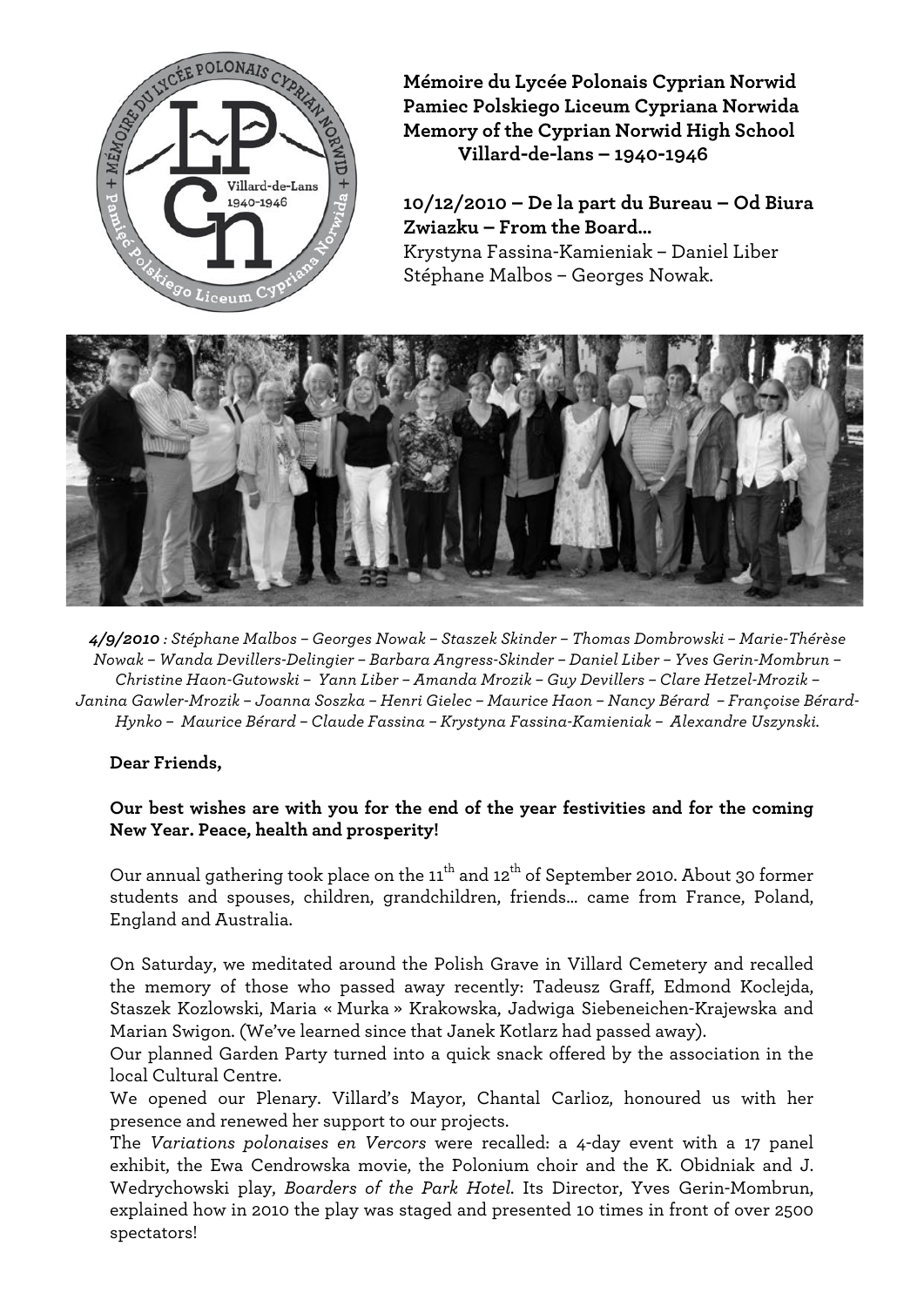# The play will be performed again in Villard next on 30<sup>th</sup> of December.

Other projects already concluded or in the making were detailed: publication of T. Lepkowski's book, translation and publication of A. Skinder's book, restoration of monuments and of the Virgin of Ostra-Brama's painting.

We also talked about getting closer with associations that share the same concerns as ours, such as the one uniting the former Polish deportees and political prisoners in France during the Second World War.

Our association accounts are reflecting these many activities: important spending, all covered with grants that we obtained these last 3 years from the Villard town council, the Rhône-Alpes regional council and Souvenir Français. Other grants should be coming soon from the Société Historique et Litteraire Polonaise, the Ministry of Defence and again Rhône-Alpes.

We modernized our statutes, changing its name, subject and seat! Still, the spirit and aim are the same: preserve and enhance the memory of the Lycée Polonais, develop friendship within its members and with everyone interested in this magnificent adventure.

At last we renewed the Board, electing the very same members as last year.

## **The minutes of our Plenary and the new statutes will be available on our website in the** *News* **chapter.**

In the late afternoon, the traditional "Polish Mass" was sung in Villard's church. We then nourished the body (after the spirit) in the Grand Hôtel de Paris restaurant.

Sunday morning, we gathered around the  $7<sup>th</sup>$  Station of the Way of the Cross before scattering around the World.

It is now a new year for our association, with still a lot to do, starting with the same priority: to collect all pictures and documents held by the former students, to scan them, to make them available to all by publishing them on our website. And for those who agree, to archive them in the Société Historique et Litteraire Polonaise.

Recently, we added on our website more than 500 pictures from the Zdziarski, Soszko, Lukasiewicz, Kraczkowski, Guichard and Malbos families!

Help us to identify who is standing on what picture, when and where! For each picture, you can write your comments directly on the website by clicking on the "add a comment" link.

## **And send us your pictures and documents !**

(Malbos – Ripaillere – 38950 St Martin le Vinoux – France)

At last, we want all books written on the Lycée story translated and published on our website. We are counting on you to help us carry through this ambitious project!

## **Attention !**

**The Lycée will be part of an exhibit in Cité Nationale de l'Immigration, in Paris, from March the 2nd to August the 28th : « Polonia, Polish people in France ».**

Our accounts… Grants obtained previous years: 23 500 € In Oct. 2009 – Oct. 2010... Collected: 7 284  $\epsilon$  (including 4 000  $\epsilon$  of grants). Running cost: 2 073  $\epsilon$  - Projects : 10 442  $\epsilon$  (including 4 711  $\epsilon$  for the website). *Money is vital for our projects! In 2010/2011, subscription is still running at 35 Euros. Georges will be happy to cash your cheques (payable to: Association des anciens élèves du lycée polonais)! (Georges Nowak - Les Phyléas 230 - 1, rue Landousse - 38300 Bourgoin Jailleu - France)*